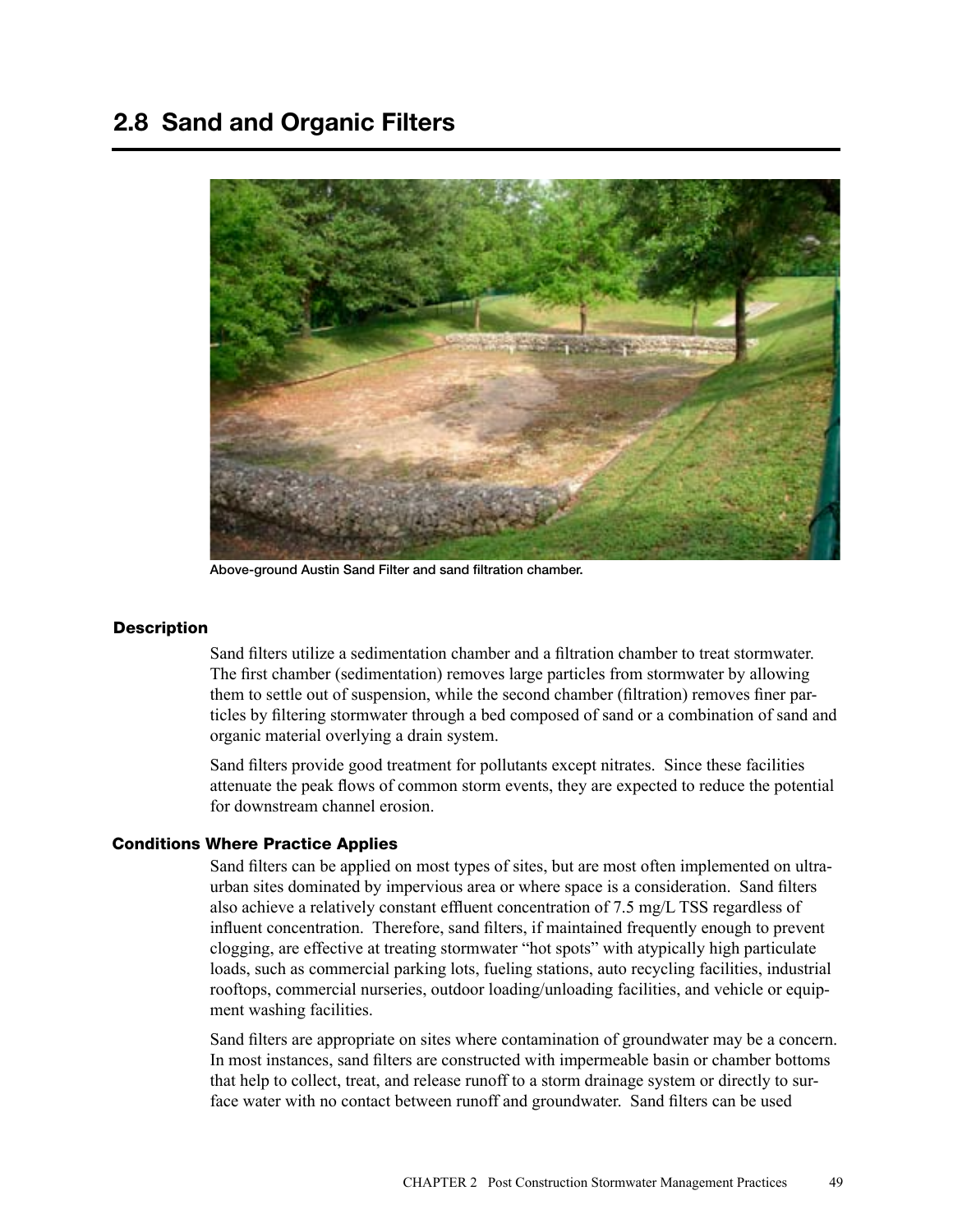in areas where a permanent pool cannot be maintained for a wet pond. Sand filters should not receive runoff from active construction areas and are not appropriate for continuously disturbed areas that could cause premature clogging of the sand/media bed.

The two most common types of sand filters used in the United States, the Austin Sand Filter (Figure 2.8.3) and the Delaware Perimeter Sand Filter (Figure 2.8.4). The Austin Sand Filter is built at or below grade and is most commonly used for larger drainage areas that have both impervious and pervious surfaces. Delaware sand filter systems are installed underground, and thus are most commonly used for highly impervious areas where land available for structural controls is limited.

# Planning Considerations

*Size and Condition of Contributing Drainage Area –* Sand filters are best suited to treat drainage areas of up to 25 acres for Austin aboveground sand filters and up to 1 acre for Delaware perimeter or underground units. Aboveground sand filters have been used for drainage areas up to 100 acres, but require larger pretreatment basins, additional distribution of water across the filter bed, and/or more frequent maintenance to prevent clogging. Because of clogging concerns, sand filters should not be used on sites where soils are permanently disturbed, and no stormwater should enter the filter system while the site is under construction.

*Slopes –* Sand filters can be used on sites with up to 6 percent slope. Austin aboveground sand filters require an elevation drop (head) of about 4 to 8 feet to allow runoff to flow through the system, while Delaware Perimeter Sand Filters typically require only 2 feet of head. The top of the filter bed must be completely level and stormwater must enter the filtration chamber as sheet flow.

*Climate –* The filter bed and internal conveyance structures may freeze in aboveground and perimeter sand filters unless the filter bed is placed below the frost line. Alternative conveyance systems such as a weir system between the sediment chamber and the filter bed may prevent the filter bed from freezing in more mild cold climates.

### Design Criteria

The design of sand filters can be altered to fit a variety of site constraints or community preferences. Due to this flexibility, several sand filter designs have been developed. This manual provides the design criteria for two common configurations of sand filters: the Austin Aboveground Sand Filter and the Delaware Perimeter Sand Filter. Other manuals should be consulted for other design variations. The design steps will generally follow those laid out in Figure 2.8.1 for both aboveground and perimeter sand filters.

1) Determine overall treatment volume (WQv)

- 2) Divert flows exceeding treatment volume
- 3) Size and configure sedimentation chamber
- 4) Size and configure filtration chamber

5) Size outlet structure

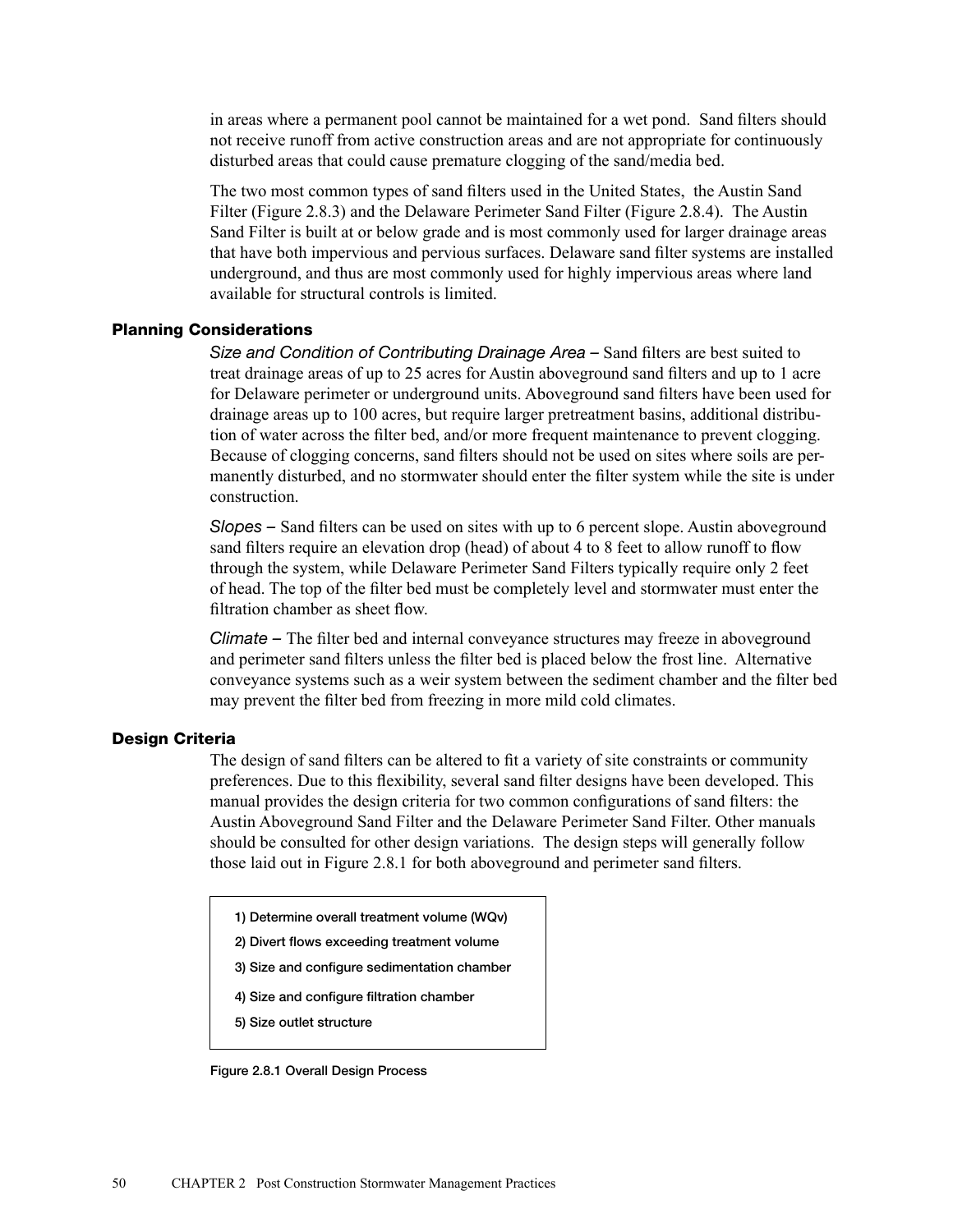Sand filters are usually constructed inside a concrete shell or built directly into the terrain over an impermeable liner. Where possible, the filter bed should be constructed below the frost line to prevent freezing. Although most Austin Sand Filters are open, they have been installed underground in parking areas, along the perimeter of parking lots, and in medians or landscaped areas.

## 1. Determine the Treatment Volume ( Water Quality Volume)

The water quality volume (WQv) is the volume of runoff that is treated by a sand filter system. The sand filter should be designed to capture and store the entire WQv within the sedimentation chamber with a weir, perforated riser, or other outlet structure used to gradually release the captured runoff into the filtration basin over a 24-hour period. The filtration basin is designed to provide a filtration time of no less than 24 hours (when the filter media is new) and no more than 40 hours (when the filter media is clogged and requires maintenance). A total drawdown time of 40 hours is used for facility design. The water quality volume is calculated using equation 1 below. This is required by the Ohio EPA NPDES general permit (OHC00005 for construction activities.

$$
WQv (ac-fit) = Rv * 0.90 * A / 12
$$
 (Equation 1)

Where:

 $Rv =$  volumetric runoff coefficient

 $A$  = area draining into the BMP in acres

The volumetric runoff coefficient, Rv, is calculated using the following equation or alternatively values provided in the Ohio EPA NPDES general permit (OHC00005) for construction activities.

 $Rv = 0.05 + 0.9$  (i) (Equation 2)

Where:

i = watershed imperviousness ratio, the percent imperviousness divided by 100

Note: The Ohio EPA NPDES stormwater general permit for construction activities requires that the water quality volume be increased by 20% for capacity lost over time due to sediment accumulation.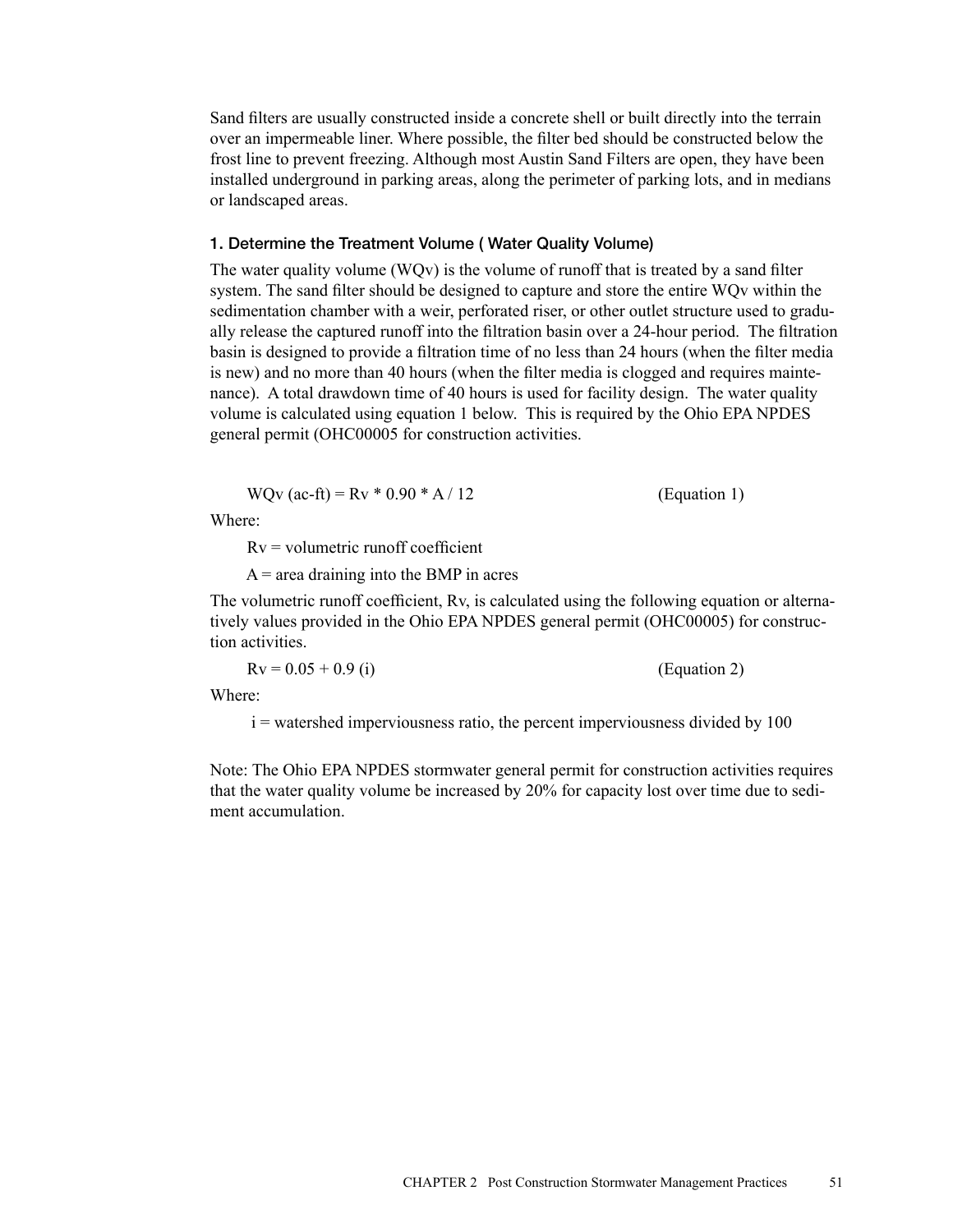# 2. Divert Flows Exceeding Treatment Volume

In most cases flows into the sand filter are limited to the water quality volume (WQv). Therefore other measures may be necessary to meet flood control detention requirements either (1) by diverting all runoff exceeding the water quality volume to separate facilities or (2) by increasing the size of the sedimentation basin and placing a second outlet sized to meet flood control requirements above the stage of the water quality volume. Figure 2.8.2 shows a device that utilizes a weir to divert the water quality volume to a sand filter.



Figure 2.8.2 A weir inside the junction box of the storm sewer system diverts initial flows to sand filter.

# 3. Designing the Sedimentation Chamber (Basin)

The sedimentation chamber is the first stage of treatment within a sand filter. The chamber provides pretreatment of runoff by settling out coarser particles from runoff in order to prevent clogging and to reduce regular maintenance of the sand filter.

# a) The Austin Sand Filter - Sedimentation chamber

The sedimentation chamber within an Austin Sand Filter is designed to completely empty between storms. This requires a somewhat larger size in order to minimize re-suspension of settled material, but also minimizes potential mosquito breeding conditions that exist within Delaware Perimeter Sand Filters and other designs that retain water between storms.

*Basin Dimensions –* The volume of the sedimentation basin equals the WQv plus an additional 20% of the WQv for sediment storage. The water depth in the sedimentation basin when full should be at least 2 feet and no greater than 10 feet. The minimum surface area of the sedimentation basin is determined by using the equation:

As  $= (1.2 * WQv)/(ds + freeboard)$  (Equation 3)

Where:

As = Minimum surface area of sedimentation chamber (cubic feet)  $WQv = Water Quality Volume (cubic feet)$  $ds =$ Basin depth (feet) freeboard  $= 0.5$  feet

The sedimentation chamber should be configured so that it has a minimum length-to-width ratio of 2:1 between inlet(s) and the outlet, otherwise baffles may be necessary within the sedimentation chamber. A fixed vertical sediment depth marker should be installed in the sedimentation basin to indicate when 20% of the basin volume has been lost because of sediment accumulation.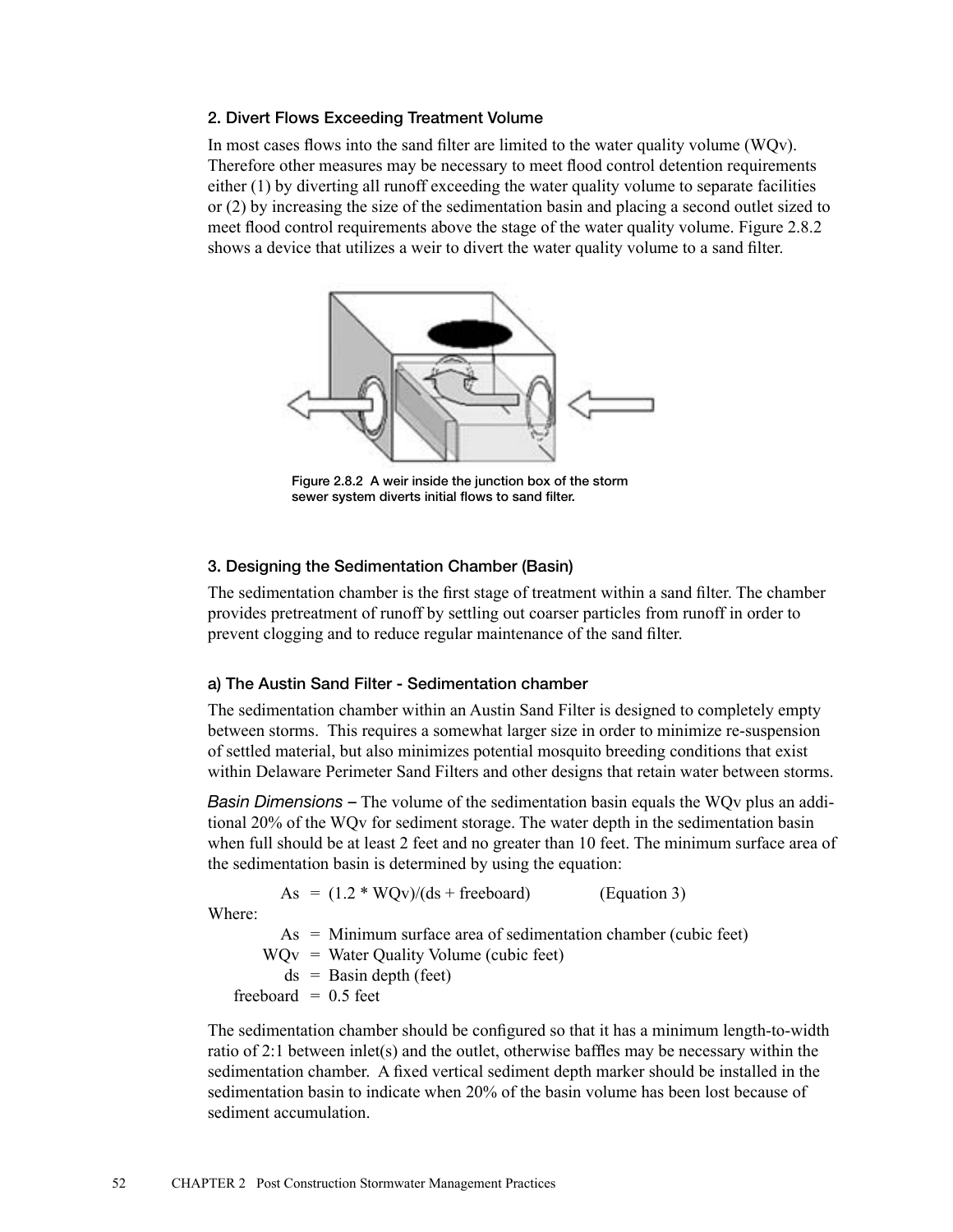*Sedimentation Chamber Inlet –* The WQv should be discharged uniformly into the sedimentation chamber at a velocity of no more than 2 ft/sec in order to maintain near quiescent conditions. A drop inlet structure is recommended to allow more efficient collection of sediment and other suspended solids that settle out within the sedimentation chamber. Energy dissipation devices may be necessary in order to reduce inlet velocity to 2 ft/sec or less.

*Sedimentation Chamber Outlet –* The outlet of the sedimentation basin conveys the WOv into the filtration chamber. The outlet structure should consist of a weir or a perforated riser pipe with a trash rack discharging to a weir acting as the inlet to the filtration chamber (Figure 2.8.3):

- Any weirs shall extend across the full width of the facility such that no short-circuiting of flows can occur.
- The riser pipe shall have a minimum diameter of 6 inches with four 1-inch perforations per row. The vertical spacing between rows should be 4 inches (on centers). To prevent clogging, it is recommended that the bottom half of the riser pipe be wrapped with geotextile fabric and that a cone of 1 to 3 inch diameter gravel be placed around the riser pipe.
- If a riser pipe is used to connect the sedimentation and filtration basins a valve shall be included to isolate the sedimentation basin in case of a hazardous material spill in the watershed. The control for the valve must be accessible at all times, including when the basin is full.
- Openings in the trash rack should not exceed one-third the diameter of the riser pipe.

*Liners –* For sedimentation basins built directly on the terrain of the site, they must be built on an impermeable liner, particularly in areas where groundwater protection is of primary importance. The liner may consist of either compacted clay with a hydraulic conductivity of 1 x 10-6 cm/sec or less, or nonwoven geotextile fabric meeting the specifications of ASTM D-751 and ASTM D-1682 and a minimum US Standard Sieve size of 80.

# b.) The Delaware Perimeter Sand Filter Sedimentation Chamber

The sedimentation basin within the Delaware Perimeter Sand Filter system is usually a narrow 24" deep trough parallel to; and the same length and width as, the filtration basin, separated by a weir that runs the entire basin width with an elevation equal to the elevation of the top of sand in the filtration basin (see Figure 2.8.4). This weir results in a permanent pool 24 inches deep, the depth of the filtration bed, within the sedimentation basin. Although this dead storage serves to prevent the resuspension of settled particulates, it may serve as a breeding ground for mosquitoes.

*Sedimentation Chamber Surface Area –* To meet Ohio EPA permit requirements, the WQv must fit within the volume of the sedimentation basin and the filtration basin between the top of the filter media and an overflow weir designed to divert flows in excess of the WQv to conveyance and/or detention facilities sized to meet local drainage criteria. The following equation may be used to calculate the surface area of the sedimentation basin: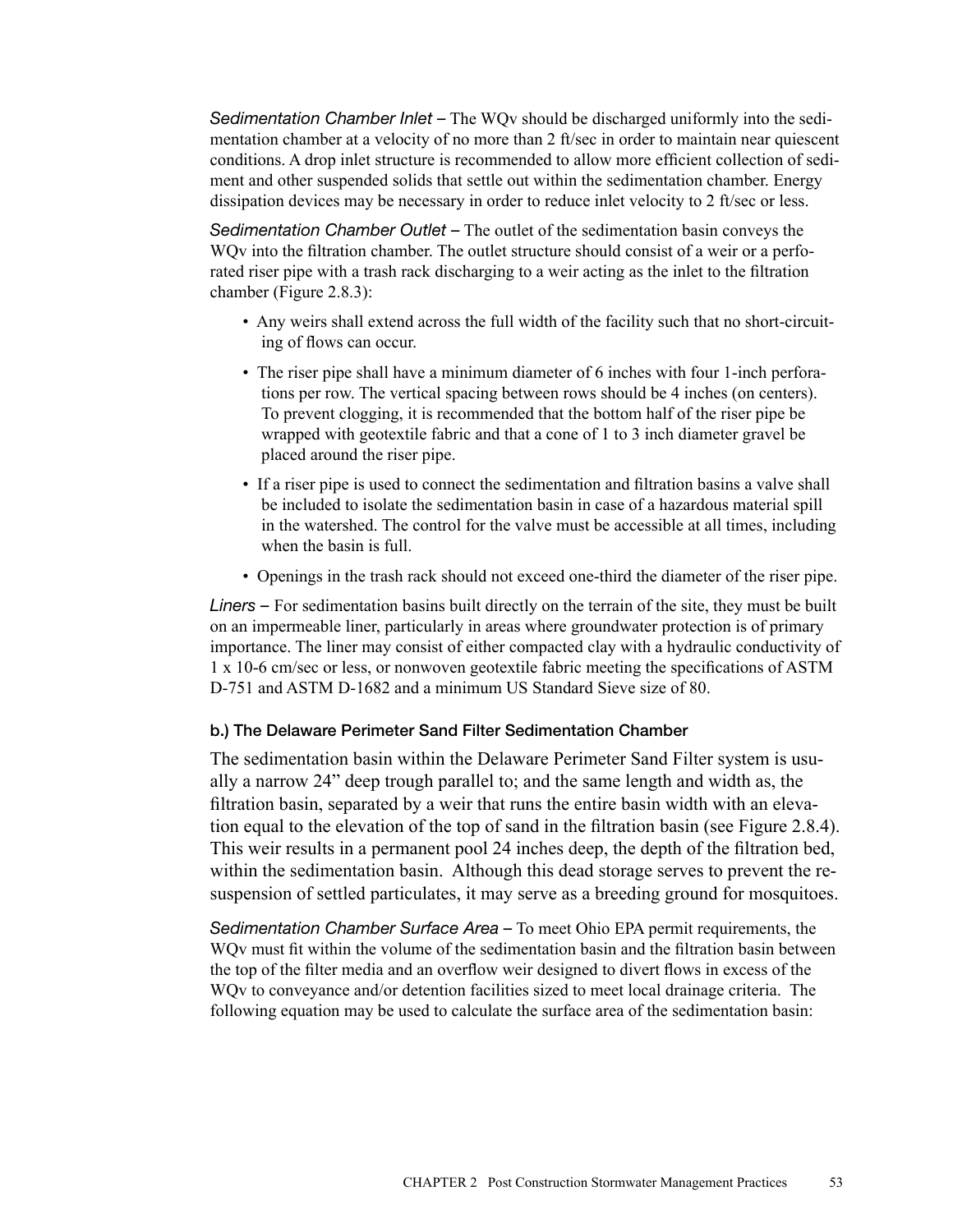$A_s$  = WQv/2h -  $A_f$  (Equation 4) Where:  $A_s$  = Surface area of the sedimentation basin (square feet)  $WQ_v = Water$  quality volume (cubic feet)  $2h$  = Maximum allowable depth of water over the filter (feet)  $A_f$  = Surface area of the filtration basin (square feet)

The surface area of the sedimentation basin and the filtration basin are usually equal in a Delaware Perimeter Sand Filter, allowing the following equation to be used to determine the maximum allowable depth of water over the filter:

$$
2h = WQv / 2*A_f
$$
 (Equation 5)

Solve this equation simultaneously with Equation 4 to calculating the surface area of the filter bed.

*Establishing Basin Width and Length –* Once the area of each chamber is calculated, the dimensions of the facility must be established. Although typical sediment trenches and filter trenches are 18 to 30 inches wide, site constraints dictate the width. In addition, other factors such as available grate widths also may dictate final widths. Standard grate width is 26 inches.

*Floatable Control –* The standard Delaware Sand Filter design does not provide a means to prevent floatables or hydrocarbon sheens from passing through to the filtration chamber. If installing a Delaware Sand Filter in a situation where floatables or hydrocarbons are a concern, long-term maintenance plans should reflect the increased maintenance needs of the sand filter. In addition, large storm overflow weirs should be equipped with a 10-gauge aluminum hood or commercially available catch basin trap. The hood or trap covers should extend a minimum of 1 foot into the permanent pool.

*Dewatering Drain –* A 6-inch diameter dewatering drain with gate valve should be installed at the top of filter bed elevation through the partition separating it from the clearwell chamber.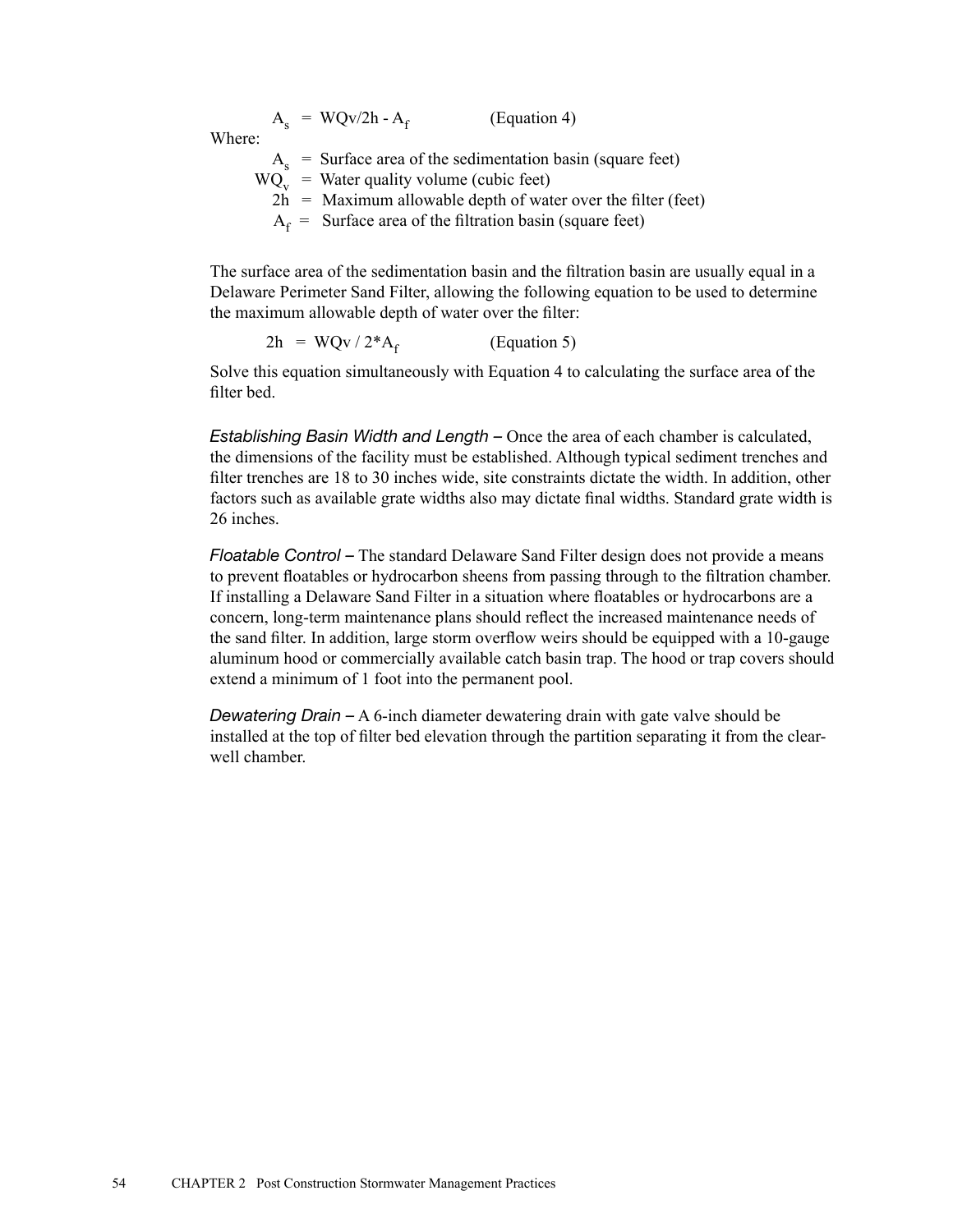

Figure 2.8.3 Austin Sand Filter, (City of Austin, TX. 1996).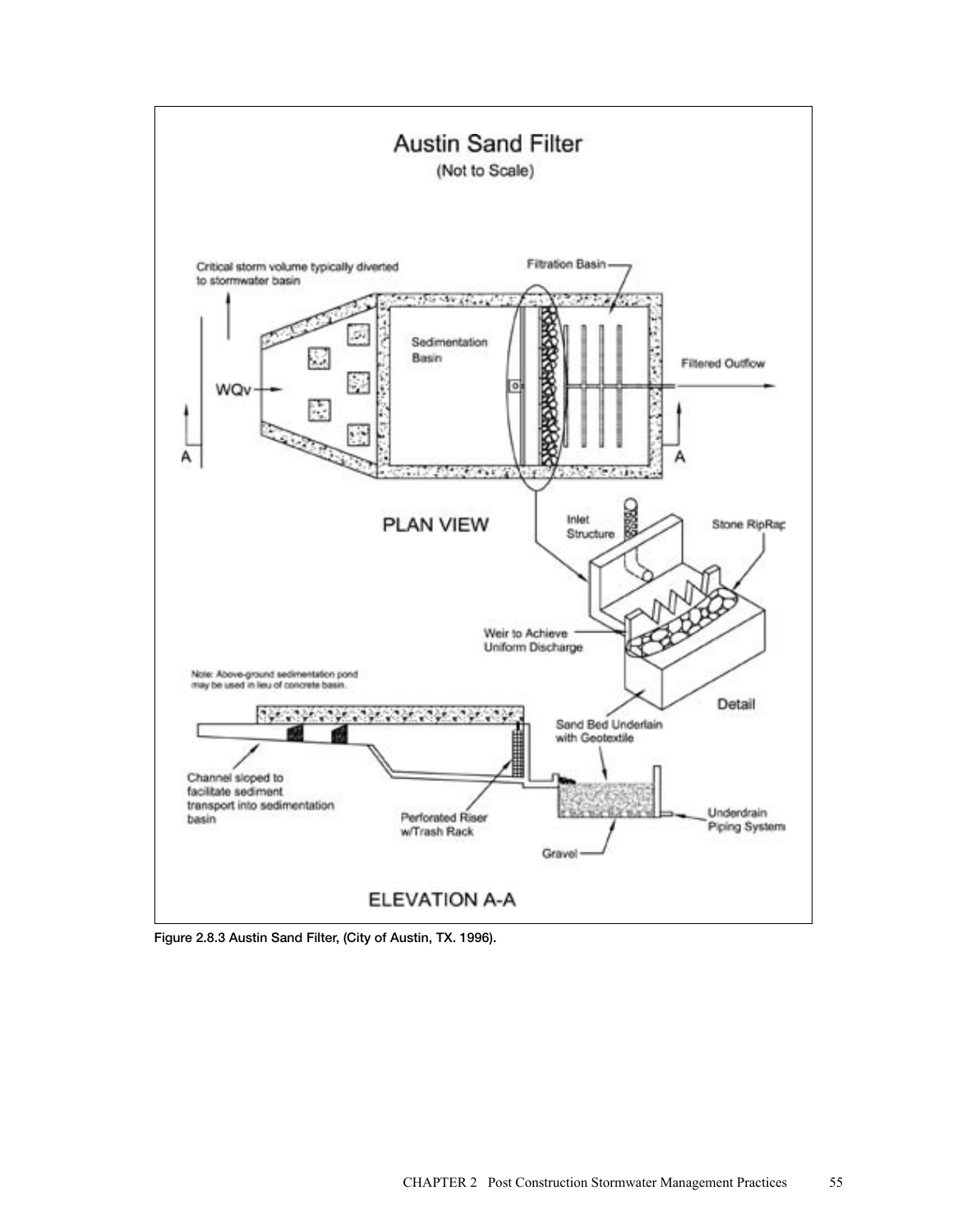

Figure 2.8.4 Delaware sand filter (City of Austin, TX. 1996).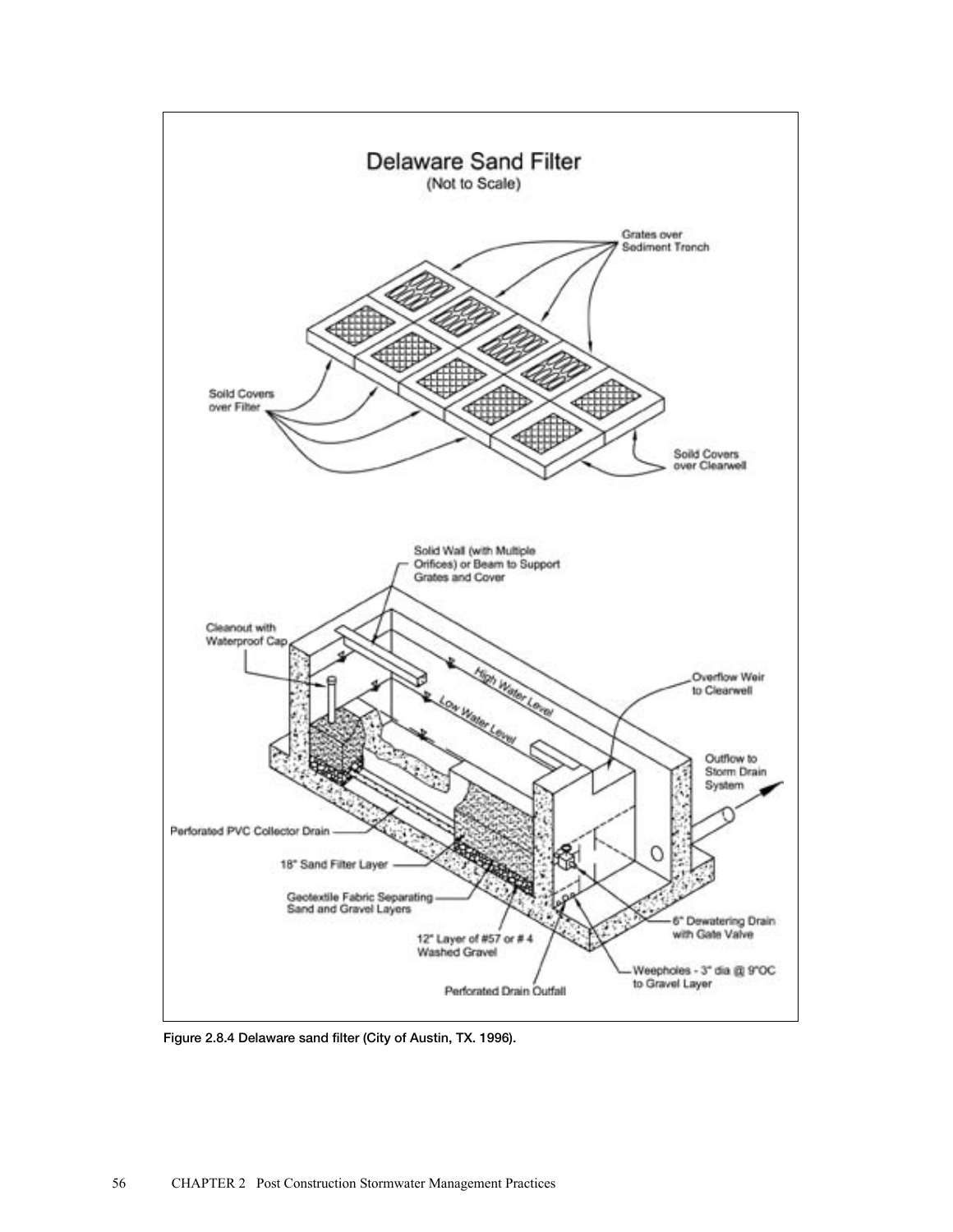#### 4. Designing the Filtration Chamber

Once the WQv passes through the sedimentation chamber, it enters the filtration chamber where the stormwater passes through a sand filter for treatment. Surface area is the primary design parameter.

*Filter Surface Area –* The filter surface area is calculated using the following formula:

$$
A_{f} = \frac{WQv * d_{f}}{k * (h + df) * t_{f}}
$$
 (Equation 6)

Where:

 $A_f$  = Filter surface area (feet<sup>2</sup>)

- $\mathbf{d}_{\mathbf{f}}$  = Sand bed depth (feet)
- $k =$  Coefficient of permeability for sand filter (feet/day)
	- $= 3.5$  ft/day for clean concrete sand (0.02" to 0.04" diameter) satisfying AASHTO M-6 or ASTM C-33
- $h =$ One-half the maximum allowable water depth over filter (feet)
- $t_f$  = Time required for runoff volume to pass through filter (days) or 1.67 days (40 hours) per Ohio EPA requirement

*Filter Basin Inlet –* Storm water must be spread uniformly across the surface of the filter media. To assure a uniform flow, stormwater must enter the filtration chamber using flow spreaders, weirs or multiple orifice openings, and the receiving end of the sand filter protected (splash pad, riprap, etc.) such that erosion of the sand media does not occur.

*Sand Bed –* The sand filter is constructed with at least 18 inches of sand overlying at least 6 inches of very coarse gravel (0.5 to 2 inch diameter). The sand and gravel media shall be separated by a permeable geotextile fabric meeting ASTM D-751 and ASTM D-1682, and the gravel layer shall be placed on drainage matting made of geotextile fabric meeting ASTM D-2434, ASTM D-1682, and ASTM D-1117. Figures 2.8.3, 2.8.4 and 2.8.5 present schematic representations of a standard sand beds.

*Underdrain and Outlet Requirements –* The underdrain piping consists of 4 inch diameter perforated PVC pipe (Schedule 40 PVC or greater), configured as a main collector pipe and, for Austin Sand Filters, two or more lateral branch pipes placed no more than 10 ft apart or 5 ft from the basin wall. Perforations should be 3/8 inch in diameter, with at least 6 holes per row and a maximum spacing between rows of perforations of no more than 6 inches. Each underdrain pipe should be wrapped in a geotextile fabric meeting ASTM D-751 and ASTM D-1682, with a minimum of 2 inches of gravel covering the top surface of the PVC pipe. Each pipe must have a minimum slope of 1% (1/8 inch per foot), and each individual underdrain pipe shall have a cleanout access location.

*Weepholes –* Weepholes between the filter chamber and the shell may be provided as a backup in case of underdrain pipe clogging. If used, weepholes should be 3 inches in diameter with a minimum spacing of 9 inches center to center. The openings on the filter side of the dividing wall should be covered to the width of the trench with 12-inch high plastic hardware cloth of 1/4-inch mesh or galvanized steel wire, minimum wire diameter 0.03-inch, number 4 mesh hardware cloth anchored firmly to the dividing wall structure and folded 6 inches back under the bottom stone.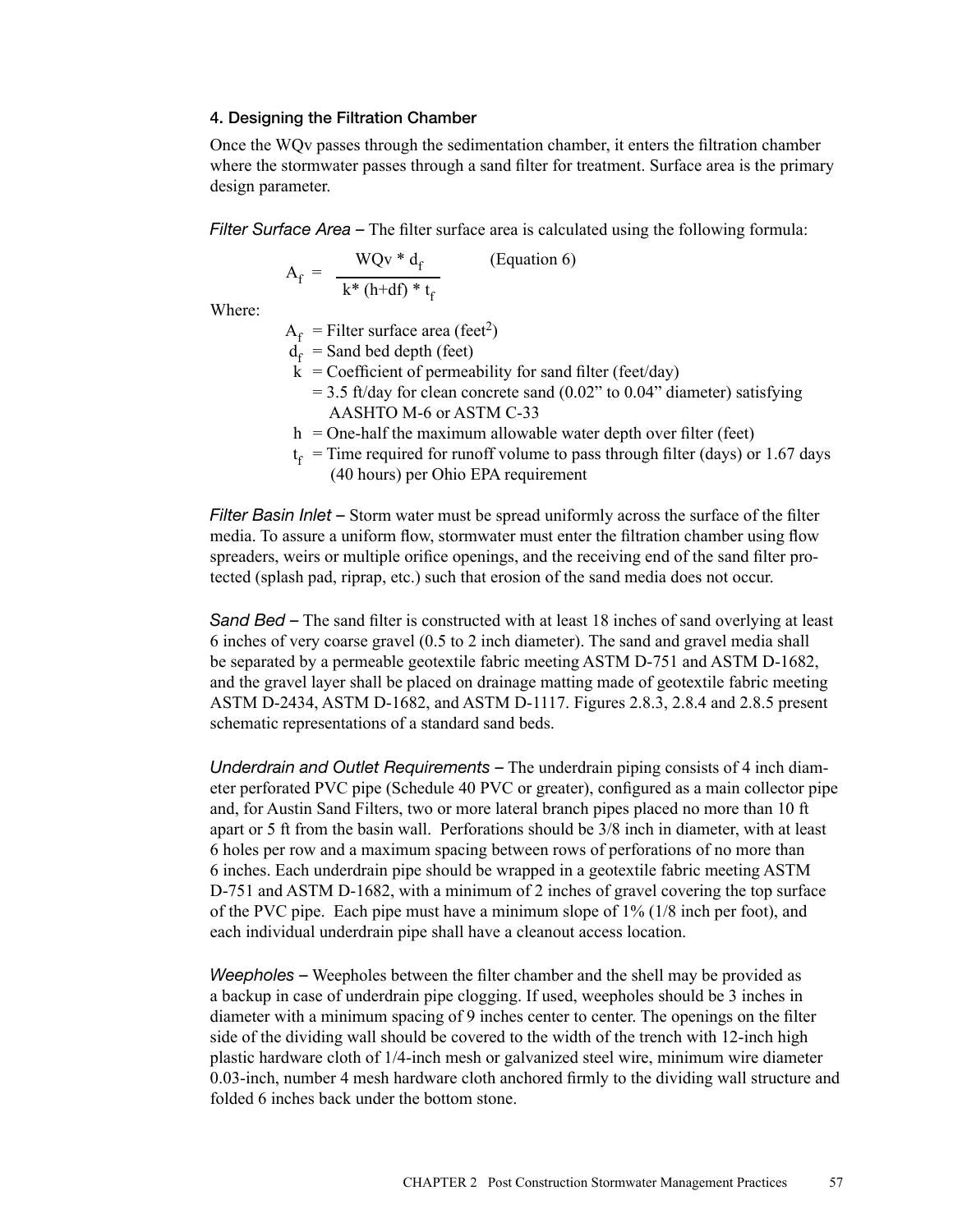# Maintenance of Sand Filters

Filter systems require frequent maintenance. Two design considerations that can help reduce maintenance problems are:

- 1. Providing access to the filtering system
- 2. Addressing confined space issues for underground systems

Where observation wells and grates are used, lifting rings or threaded sockets should be provided to allow for easy removal by lifting equipment. Access for the lifting equipment must be provided. Any long-term maintenance plan for sand and organic filters should include regular inspections for each of the following items:

| <b>Schedule</b>                     | <b>Activity</b>                                                                                                                                                                                                                                                                                                                          |
|-------------------------------------|------------------------------------------------------------------------------------------------------------------------------------------------------------------------------------------------------------------------------------------------------------------------------------------------------------------------------------------|
| Monthly                             | Debris Removal<br>Check for clogging and sediment accumulation on the filter surface – remove and place<br>areas where clogging is occurring or likely<br>If sediment chamber is more than half full of sediment, clean out<br>Vegetation Control for surface systems (if applicable)<br>• Mowing<br>• Fertilization<br>• Repair erosion |
| Semi-annual                         | Check for cracks and leakage<br>Inspect, repair grates<br>Replenish media                                                                                                                                                                                                                                                                |
| Annual and/or after<br>major storms | Remove accumulated sediment from sedimentation chamber<br>Rake and/or remove sediment from surface of filter bed<br>Inspect spillways and repair if necessary                                                                                                                                                                            |

Table 2.8.2 Typical maintenance activities.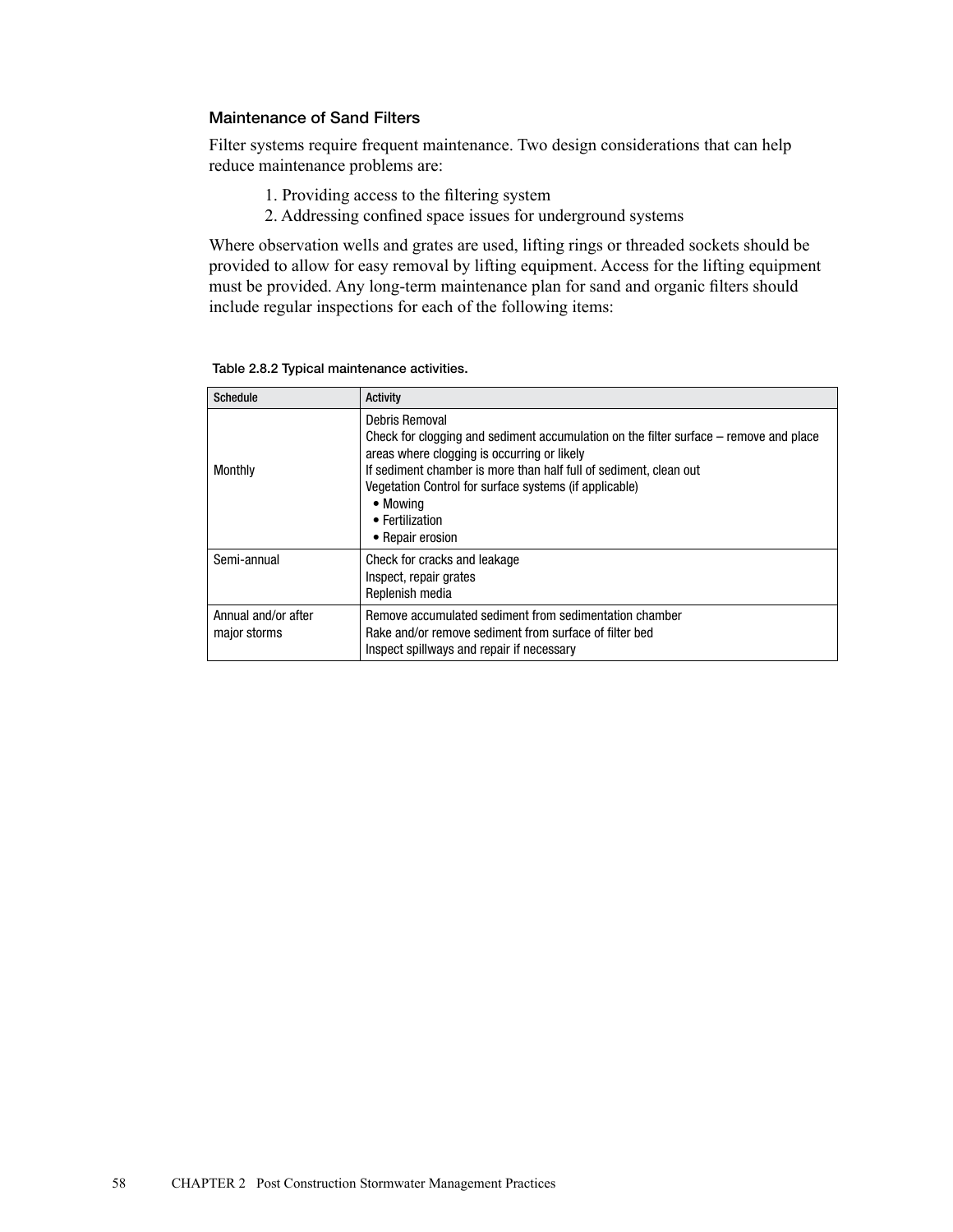# Delaware Sand Filter

(Not to Scale)



Figure 2.8.5 Delaware filter cross sections.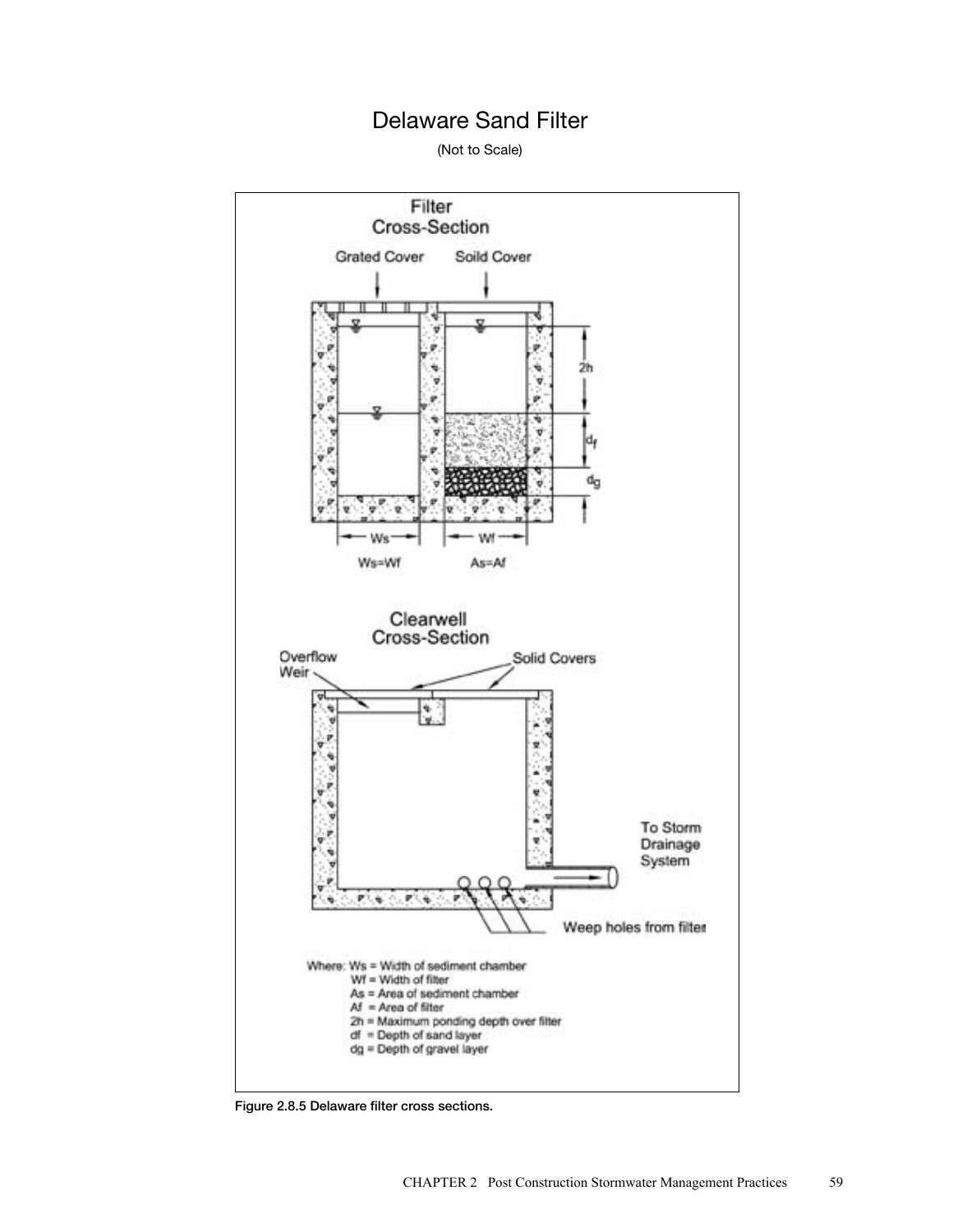## **References**

ASCE/WEF (American Society of Civil Engineers/Water Environment Federation), 1998. Urban Runoff Quality Management, WEF Manual of Practice No. 23, ASCE Manual and Report on Engineering Practice No. 87, Alexandria and Reston, VA.

Barton Springs/Edwards Aquifer Conservation District. 1996. Final Report: Enhanced Roadway Runoff Best Management Practices. City of Austin, Drainage Utility, LCRA, TDOT. Austin, TX. 200 pp.

Bell, W., L. Stokes, L.J. Gavan, and T.N. Nguyen. 1995. Assessment of the Pollutant Removal Efficiencies of Delaware Sand Filter BMPs. Final Report. Department of Transportation and Environmental Services. Alexandria, VA. 140 pp. Also in Performance of Delaware Sand Filter Assessed. Watershed Protection Techniques. Center for Watershed Protection. Fall 1995. Vol. 2(1): 291–293.

Brown,W., and T. Schueler. 1997. The Economics of Stormwater BMPs in the Mid-Atlantic Region. Prepared for the Chesapeake Research Consortium. Edgewater, MD, by the Center for Watershed Protection, Ellicott City, MD

California Storm water BMP Handbook – New Development and Redevelopment, TC-40. California Storm Water Quality Association, 2003.

Caltrans, 2002. Proposed Final Report: BMP Retrofit Pilot Program. California Dept. of Transportation Report CTSW-RT-01-050, Sacramento, CA.

Center for Watershed Protection (CWP). 1996. Design of Stormwater Filtering Systems. Prepared for the Chesapeake Research Consortium, Solomons, MD, and U.S. EPA Region 5, Chicago, IL, by the Center for Watershed Protection, Ellicott City, MD.

Center for Watershed Protection (CWP). 1997. Multi-Chamber Treatment Train developed for stormwater hot spots. Watershed Protection Techniques 2(3):445–449.

Clark, S.E., 2000. Urban Stormwater Filtration: Optimization of Design Parameters and a Pilot-Scale Evaluation. Ph.D. Dissertation, University of Alabama at Birmingham.

Curran,T. 1996. Peat Sand Efficiency Calculations for McGregor Park.Unpublished data. Lower Colorado River Authority. Austin, TX

City of Austin, TX. 1996. Design of Water Quality Controls. City of Austin, TX

City of Austin, TX. 1990. Removal Efficiencies of Stormwater Control Structures. Final Report.

CSF Treatment Systems, Inc. (CSF). 1996. Stormwater management promotional brochure. CSF Treatment Systems, Inc., Portland, OR.

Design of Water Quality Controls. City of Austin,TX. 1996.

Environmental Resource Management Division. 36 p. Also in: Developments in Sand Filter Technology to Improve Stormwater Runoff Quality. Watershed Protection Techniques. Center for Watershed Protection. Summer 1994. Vol. 1(2): 47–54.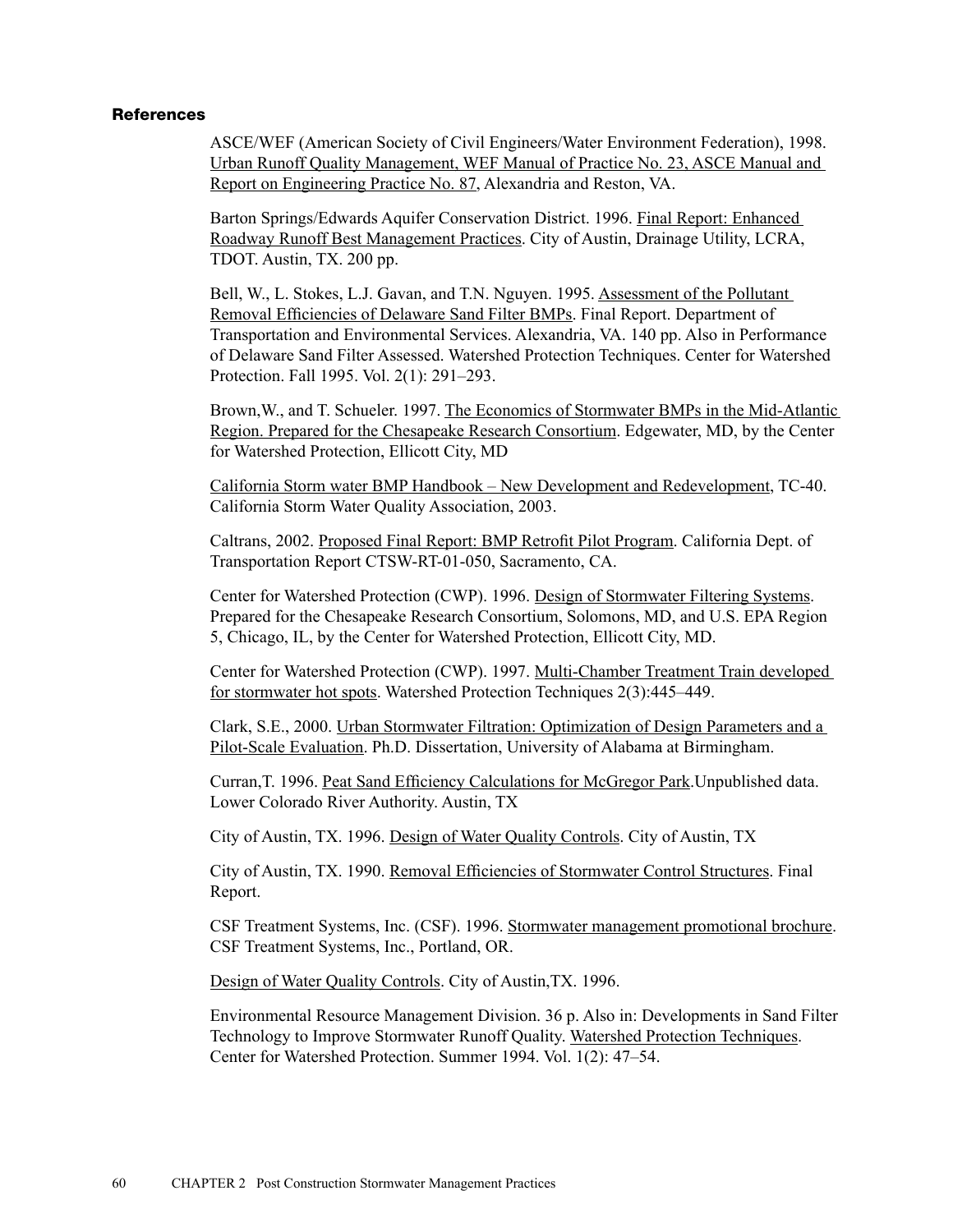Evaluation and Management of Highway Runoff Water Quality, Publication No. FHWA-PD-96-032, U.S. Department of Transportation, Federal Highway Administration, Office of Environment and Planning, Young, G.K., et al., 1996.

Galli, F. 1990. Peat-Sand Filters: A Proposed Stormwater Management Practice for Urban Areas. Metropolitan Washington Council of Governments, Washington, DC.

Glick, Roger, Chang, George C., and Barrett, Michael E., 1998. Monitoring and evaluation of stormwater quality control basins, in Watershed Management: Moving from Theory to Implementation. Denver, CO, May 3-6, 1998, pp. 369 – 376.

Greb, S., S. Corsi, and R. Waschbush. 1998. Evaluation of Stormceptor© and Multi-Chamber Treatment Train as Urban Retrofit Strategies. Presented at Retrofit Opportunities for Water Resource Protection in Urban Environments, A National Conference. The Westin Hotel, Chicago, IL, February 10–12, 1998

Guidance Manual for On-Site Stormwater Quality Control Measures. Sacramento Stormwater Management Program, City of Sacramento, CA, Dept. of Utilities and County of Sacramento, Water Resources Division, January 2000. Available on-line at http://sacstormwater.org/const/manuals/dl-on\_site.html.

Harper, H., and J. Herr. 1993. Treatment Efficiency of Detention With Filtration Systems. Environmental Research and Design, Inc. Final Report Submitted to Florida Department of Environmental Regulation. Orlando, FL, 64 pp.

Horner, R.R., and C.R. Horner. 1995. Design, Construction and Evaluation of a Sand Filter Stormwater Treatment System. Part II. Performance Monitoring. Report to Alaska Marine Lines, Seattle, WA. 38 p. Also in Performance of Delaware Sand Filter Assessed. Watershed Protection Techniques. Center for Watershed Protection. Fall 1995. Vol. 2(1): 291–293.

Horner, R.R. and Horner, C.R., 1999. Performance of a Perimeter ("Delaware") Sand Filter in Treating Stormwater Runoff from a Barge Loading Terminal. Proc. of the Comprehensive Stormwater and Aquatic Ecosystem Management Conf., Auckland, N.Z., Feb. 1999, pp. 183-192.

Keblin, Michael V., Barrett, Michael E., Malina, Joseph F., Jr., Charbeneau, Randall J, 1998, The Effectiveness of Permanent Highway Runoff Controls: Sedimentation/Filtration Systems, Research Report 2954-1. Center for Transportation Research, University of Texas at Austin.

King County, Washington, Department of Natural Resources. 2000. King County Surface Water Design Manual. http://splash.metrokc.gov/wlr/dss/manual.htm.Last updated March 6, 2000.

Leif, T. 1999. Compost Stormwater Filter Evaluation. Snohomish County, Washington, Department of Public Works, Everett, WA.

Maryland Department of the Environment (MDE). 2000. Maryland Stormwater Design Manual. http://www.mde.state.md.us/environment/wma/stormwatermanual. Accessed May 22, 2001.